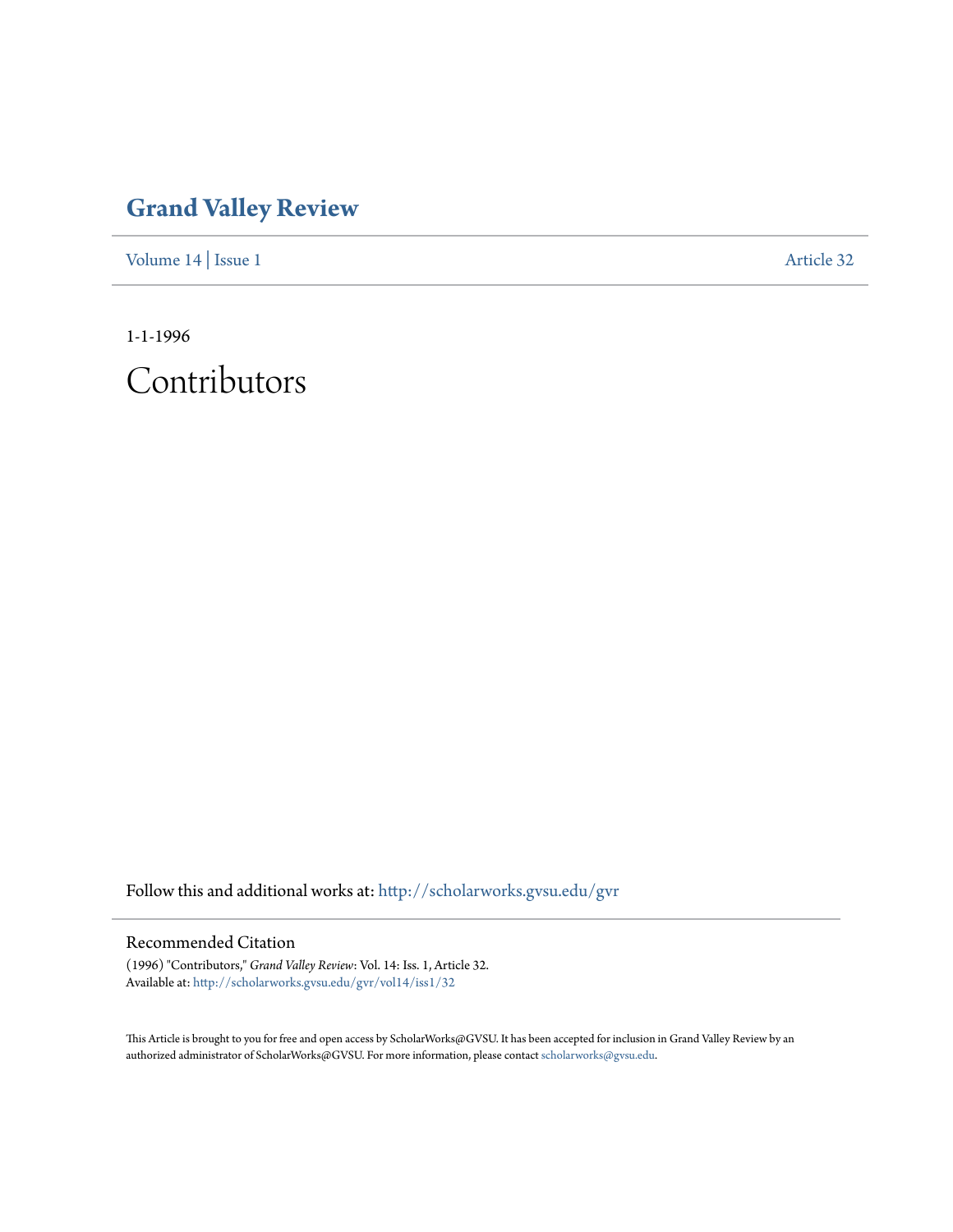## **CONTRIBUTORS**

**David Bernstein** (1973), Professor of Psychology.

**Kathleen Blumreich** (1988), Assistant Professor of English.

**Alverna Champion** (1987), Professor of Mathematics and Statistics, and Program Director at the National Science Foundation, Arlington, Virginia.

**Patricia Clark** (1989), Associate Professor of English.

**Edward Cole** (1971), Professor of History.

**Brian Curry** (1983), Associate Professor of Health Sciences. Teacher of the Year Award, 1990.

**Gregg Dimkoff** (1975), Professor of Finance. Teacher of the Year Award, 1986.

**Paul Fishback** (1993), Assistant Professor of Mathematics and Statistics.

**Gretchen Galbraith** (1992), Assistant Professor of History.

**Roger Gilles** ( 1992), Assistant Professor of English.

**Janet Heller,** Visiting Assistant Professor of English.

**Jacqueline Hill** (1994), Director of the Educational Support Program.

**Ginny Klingenberg** (1990), Secretary, English Department.

**Bart Merkle** (1984), Associate Provost and Dean of Students.

**Karen Novotny** (1989), Associate Professor of Mathematics and Statistics. Teacher of the Year Award, 1993.

**Louis Olivier** (1992), Professor of French.

**Diana Pace** (1976), Director of Counseling.

**Kelly Parker** ( 1992), Assistant Professor of Philosophy.

**James Persoon** (1984), Associate Professor of English.

90 ♦ Grand Valley Review